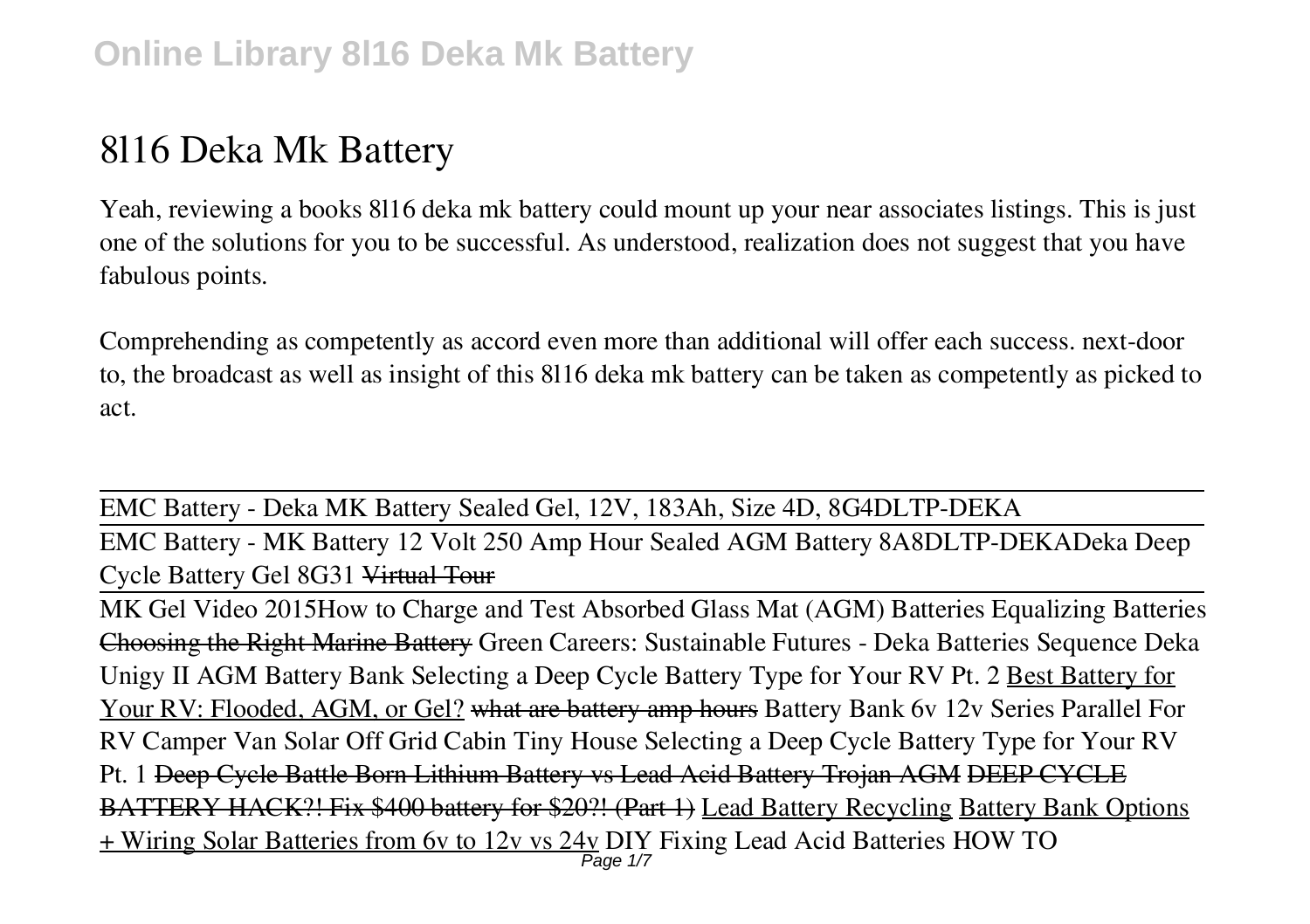**REGENERATE AND RECHARGE A DEEPLY DISCHARGED OPTIMA GEL BATTERY PART:1** Battery Technology Comparison - Small AGM vs A123 ALM-12V7 LiFePo4 Battery Module **Deka Battery San Diego** How to Maintain and Use AGM Deep Cycle Batteries Costco vs Trojan 6 volt **I have HAD IT with these Trojan L16 flooded lead acid batteries! Selling Up from Flooded to AGM** Test My Batteries: Northstar Group 31 AGM (Stud Thread, Part NSB-AGM31)*Deka Solar AGM Batteries Battery Solar battery Parallel \u0026 Series Connections 8l16 Deka Mk Battery* 8L16-DEKA SPECIFICATIONS Nominal Voltage (V) 6V Capacity at C/100 420Ah Capacity at C/20 370Ah Weight 113 lbs. (51 kg) Operating Temperature Range -22°F (-30°C) - 122°F (50°C) For Charging Parameters please refer to www.mkbattery.com

#### *8L16-DEKA - MK Battery*

MK Battery, Flooded, 6V, 370Ah, L-16 type, 8L16-DEKA Deka Solar Flooded Monobloc batteries are designed to offer reliable, low-maintenance power for renewable energy applications where frequent deep cycles are required and minimum maintenance is desirable.

### *MK Power 8L16-DEKA Flooded 6V 370Ah Battery - Solaris*

The 8L16-DEKA flooded lead acid deep-cycle battery from MK Battery is designed to offer reliable, low-maintenance 6-volt power storage for renewable energy applications where frequent deep cycles are required and minimum maintenance is desirable. 370 amp-hours (20-hr rate). MK Battery 8L16-DEKA Flooded Lead Acid Battery Features

### *MK Battery Flooded Lead Acid Battery - 6V (8L16-DEKA)*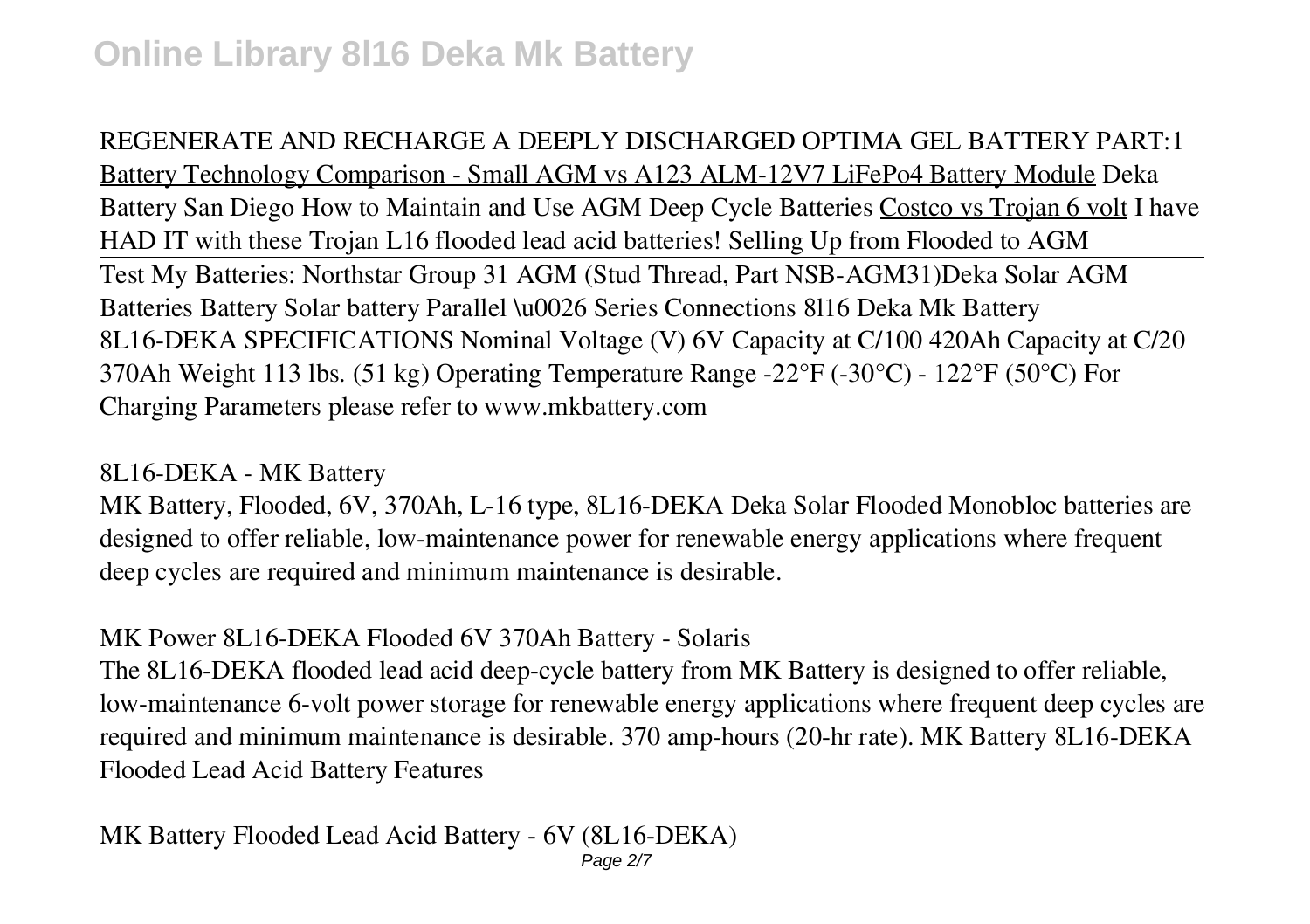8L16 8L16D T 370 420 2339 11.5 10.9 113 51 83.0 38 1 || Ratings after 15 Cycles 2 || DD|| suffix indicated dry option available  $N/A \Box$  Not Applicable Terminal: T. All data subject to change without notice. No part of this document may be copied or

*8L16 - SunWize Power & Battery*

This version of East Penn's MK L-16 battery is the best commercial deep cycle battery value we offer. They have flag terminals and a heavy duty plastic case.MK L-16 batteries are made in USA.

*Deka/MK Battery 8L16LTP-DEKA Flooded Wet Battery, 6 volt ...*

The DEKA 8L16 Flooded 6V Battery are built with more deep cycle power for longer times on the green. Durability enhancements, high-density components, and an electrical short protection system ensure less maintenance in-between times of demanding use.

#### *DEKA BATTERY 8L16 6V FLOODED - Nationwide Battery*

Product description Deka 8L16 Deep-cycle storage batteries built for durability either on grid or off grid applications. Heat sealed, lightweight, crack resistant, molded high impact polypropylene.

*Amazon.com: Deka Flooded Battery, Wet Type 8L16: Automotive*

Renewable Energy applications that depend on battery power as part of the system operation must be at maximum performance at all times. To ensure this high rate of performance, the charging system ... 9C12, 8L16, GC10, GC15, GC25, DC24, DC27 2-Volt Cells consist of: Gel - G45-5 to 33, G75-5 to 33, G105-5 to 27 AGM a AVR45-5 to 33, AVR75-5 to ...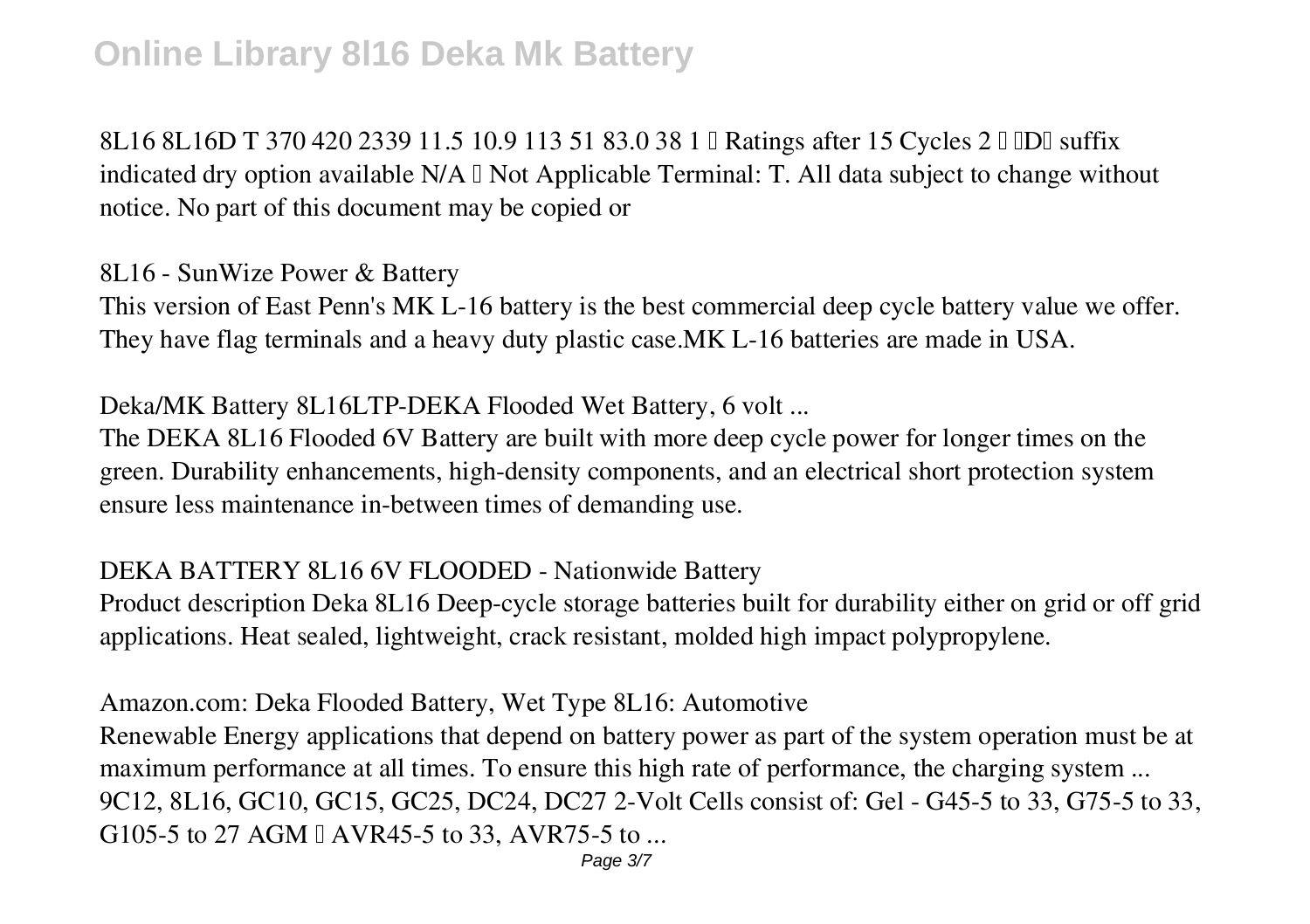#### *Renewable Energy Charging Parameters - MK Battery*

important message: mk battery qualifies as an essential supplier of products used in critical infastructure sectors of the global economy, and is contiuing operations under the current covid-19 crisis.click here for a listing of the mission critical applications for which mk provides batteries.

#### *Home | MK Battery*

MK Battery provides the highest quality and most environmentally responsible battery solutions for specialized deep-cycle and standby power applications. We take pride in our dedicated people and in our total commitment to offering the most reliable products, world-class service and support, and maximum overall value to the diverse markets we ...

#### *Downloads | MK Battery*

East Penn's version of the L-16 flooded battery features Flag Terminals and a heavy-duty polymer case. MK 8L-16 batteries are made in the U.S.A. Cycle life is 825 cycles at 50% depth of discharge. This is one of the most economical deep-cycle lead-acid batteries available, yet still has consistent quality construction.

#### *MK Battery 8L16-DEKA - InverterSupply.com*

That<sup>I</sup>s a Deka Battery. For over half a century, Deka motive power batteries have set the standard for the absolute highest quality and most reliable performance in the industry. Our vast Deka product line is built for virtually any motive power application and rises above other battery offerings  $\mathbb I$  time and time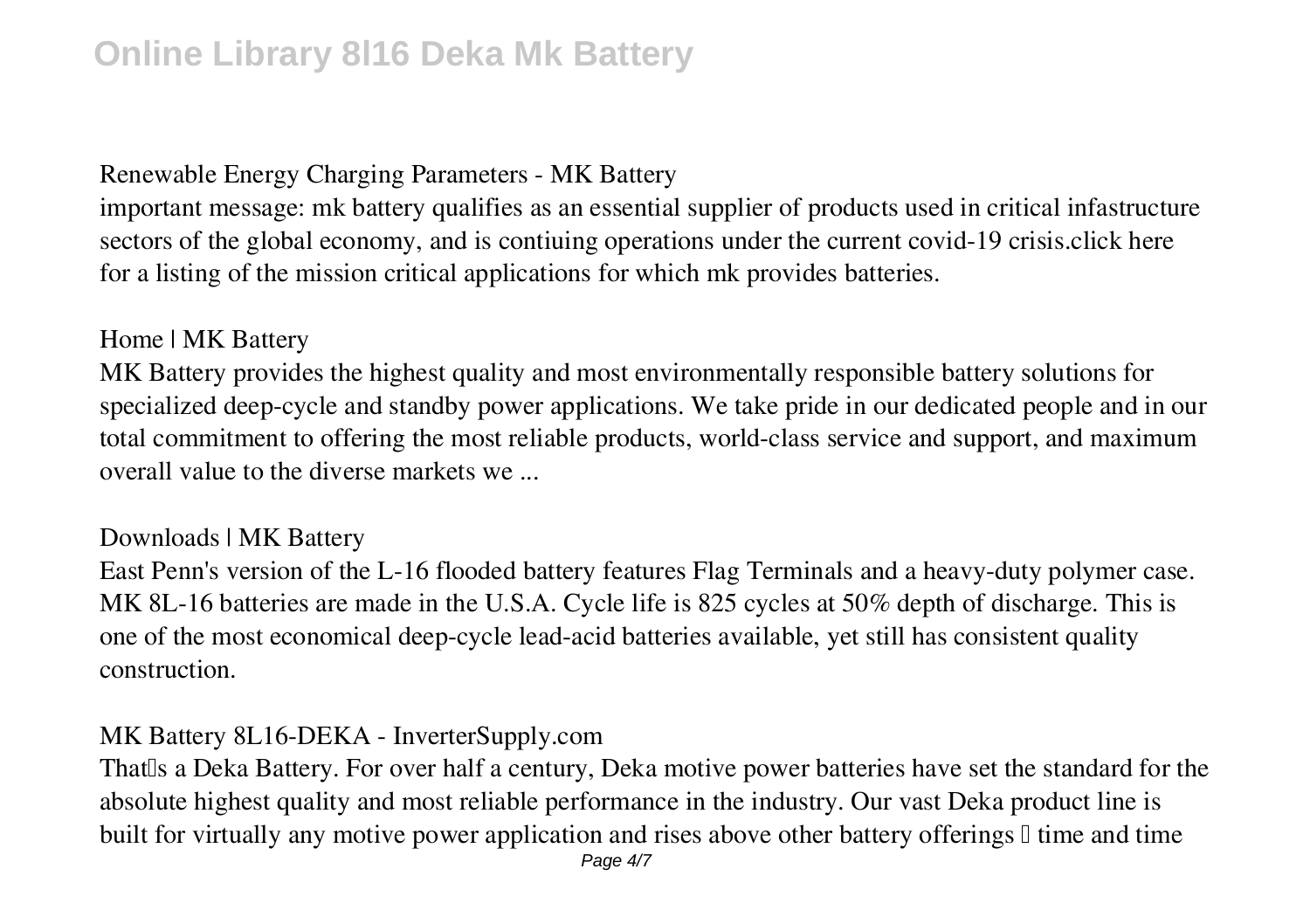again.

*East Penn Manufacturing | Deka motive power batteries* 8L16-DEKA SPECIFICATIONS Nominal Voltage (V) 6V Capacity at C/100 420Ah Capacity at C/20 370Ah Weight 113 lbs. (52.6 kg) Operating Temperature Range -20°F (-29°C) - 140°F (60°C) Charge Voltage @ 68°F (20°C) Cycle 2.35 VPC Float 2.25 VPC

### *8L16-DEKA Spec Sheet - Ameresco Solar*

MK 8L16-DEKA Flooded Battery The 8L16-DEKA flooded battery is made with long-lasting epoxy coated steel trays and is thermally sealed from cover to container. It features high capacity flat plate cells with a cycle life of 1500 cycles @ 80% DOD or 4000 cycles @ 20% DOD, equating to a long life of 12 to 14 years in shallow cycle service.

*MK 8L16-DEKA Flooded Battery - SunWize | Power Independence* Replacement For Mk Battery 8l16-deka This Item Is Not Manufactured By Mk Battery Product information Technical Details. Manufacturer Technical Precision Part Number 8L16-DEKA Power Source Battery-powered Item Package Quantity 1 Additional Information. ASIN B07DTDBLL4

*Amazon.com: Replacement For Mk Battery 8l16-deka By ...*

MK Battery 8L16-DEKA Download. Specs for MK Battery 8L16-DEKA. Other customers also looked at. Surrette Rolls. S2 L16-SC \$ 418.00 Surrette Rolls S2 L16-SC (S-1860) 1503Ah 2V Deep Cycle Battery. Surrette Rolls. 8 CS 25P \$ 1,419.00 Surrette Rolls 8 CS 25P 853Ah 8V Deep Cycle Battery.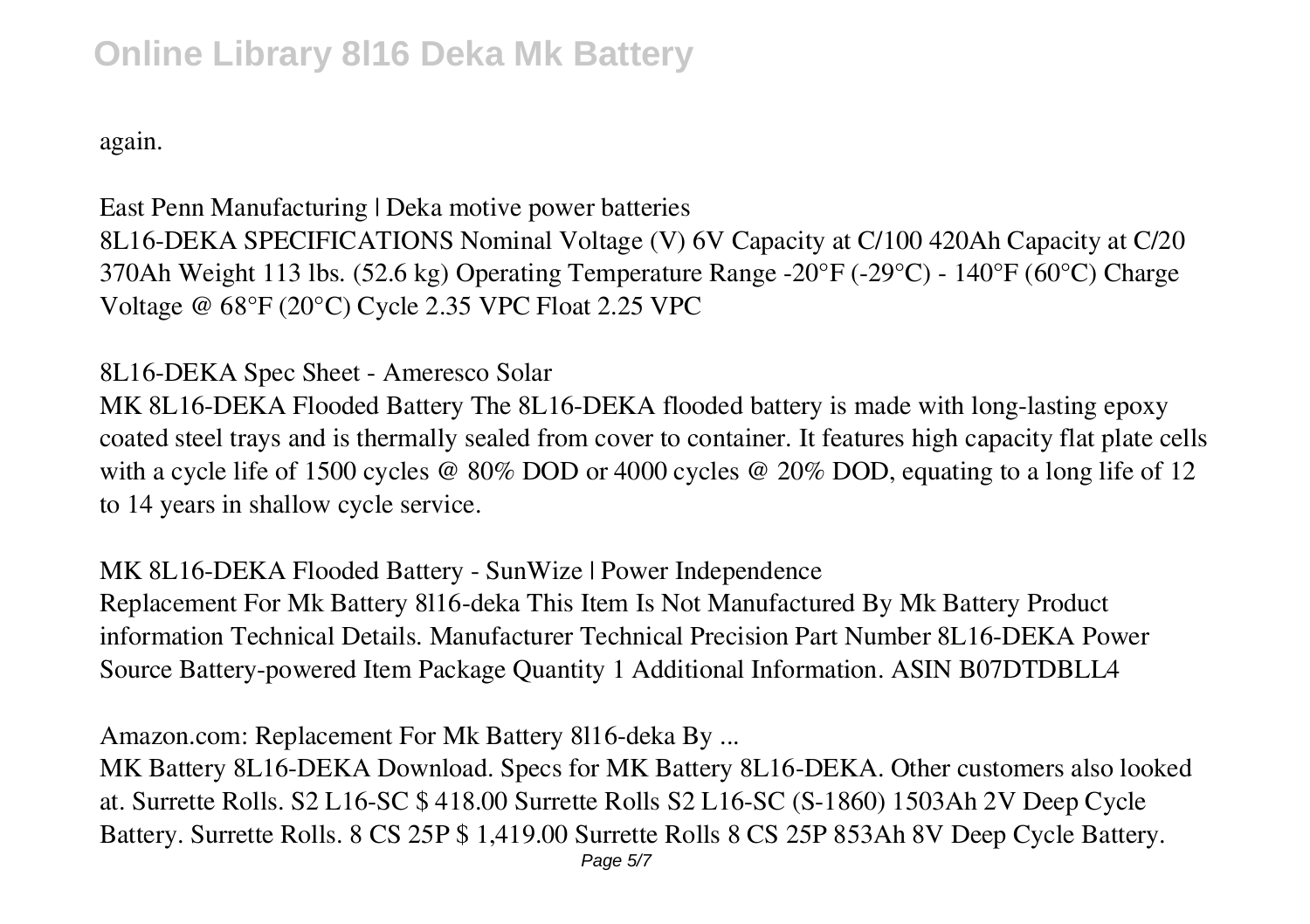Trojan Battery.

*MK Battery 8L16-DEKA 420Ah, 6V Flooded Battery | Webo Solar* Deka 8L16 (MK Battery 8L16-DEKA) Flooded Monobloc Battery, 6V, 370Ah, L-16 Type Deka Solar Flooded Monobloc batteries are designed to offer reliable, low-maintenance power for renewable energy applications where frequent deep cycles are required and minimum maintenance is desirable.

*Deka 8L16-DEKA Flooded Monobloc Battery - RES Supply*

Please check your current battery's dimensions prior to ordering. We have a wide range of motorcycle batteries, so if you are not sure if this Deka ETX16 battery is compatible with your current one, please call us TOLL FREE at (800) 650-1708 or e-mail us and we will help you out. We offer quantity discounts on all our products.

*Deka ETX16 Battery - Replacement Battery Store*

East Penn - Deka Solar Deep Cycle Batteries: 8L16 These low cost, high quality wet lead acid batteries are ideal for photovoltaic, attended applications. These small 6 and 12 VDC deep cycle batteries are the backbone of any autonomous power system and will deliver up to 1500 cycles at an 80 % depth of discharge. # 01-14-027